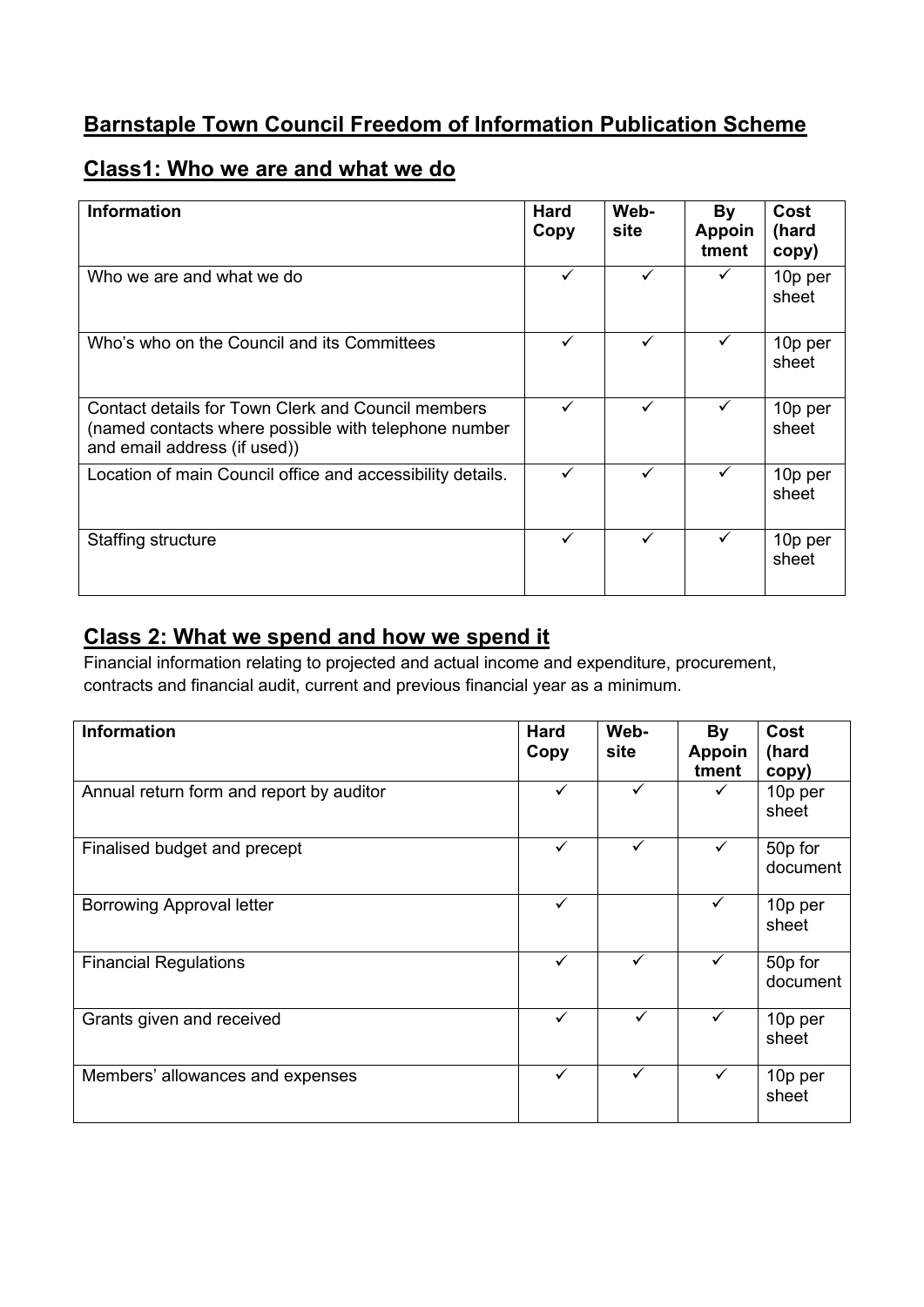### **Class 3: What our priorities are and how we are doing**

Strategies and plans, audits, inspections and reviews.

| <b>Information</b>                                                                       | <b>Hard</b><br>Copy | Web-<br>site | By<br><b>Appoin</b><br>tment | Cost<br>(hard<br>copy) |
|------------------------------------------------------------------------------------------|---------------------|--------------|------------------------------|------------------------|
| Corporate Plan, Committee Action Plans and strategies                                    |                     |              |                              | 10p per<br>sheet       |
| Annual Report to Parish or Community Meeting (current<br>and previous year as a minimum) |                     |              |                              | 35 <sub>p</sub>        |

### **Class 4: How we make decisions**

Decision making processes and records of decisions, current and previous council year as a minimum.

| <b>Information</b>                                                                                                              | <b>Hard</b><br>Copy | Web-<br>site | Bγ<br><b>Appoin</b><br>tment | Cost<br>(hard<br>copy) |
|---------------------------------------------------------------------------------------------------------------------------------|---------------------|--------------|------------------------------|------------------------|
| Timetable of meetings (Council, any committee/sub-<br>committee meetings and parish meetings)                                   | $\checkmark$        |              |                              | 10 <sub>p</sub>        |
| Agendas of meetings (as above)                                                                                                  | ✓                   | ✓            |                              | 10p per<br>sheet       |
| Minutes of meetings (as above) $-$ NB. this will exclude<br>information that is properly regarded as private to the<br>meeting. | $\checkmark$        |              |                              | 10p per<br>sheet       |
| Responses to consultation papers                                                                                                | ✓                   | ✓            |                              | 10p per<br>sheet       |
| Responses to planning applications                                                                                              | ✓                   | ✓            |                              | 10p per<br>sheet       |

### **Class 5 – Our policies and procedures**

Current written protocols, policies and procedures for delivering our services and responsibilities, current information only.

| <b>Information</b>                                                                                                                                                                                      | <b>Hard</b><br>Copy | Web-<br>site | By<br><b>Appoin</b><br>tment | Cost<br>(hard<br>copy) |
|---------------------------------------------------------------------------------------------------------------------------------------------------------------------------------------------------------|---------------------|--------------|------------------------------|------------------------|
| Policies and procedures for the conduct of council<br>business:<br>Procedural standing orders<br>$\bullet$<br>Committee and sub-committee terms of<br>reference<br>Code of Conduct<br>Policy statements |                     | ✓            | ✓                            | 10p per<br>sheet       |
| All other Council policies                                                                                                                                                                              | ✓                   | ✓            | ✓                            | 10p per<br>sheet       |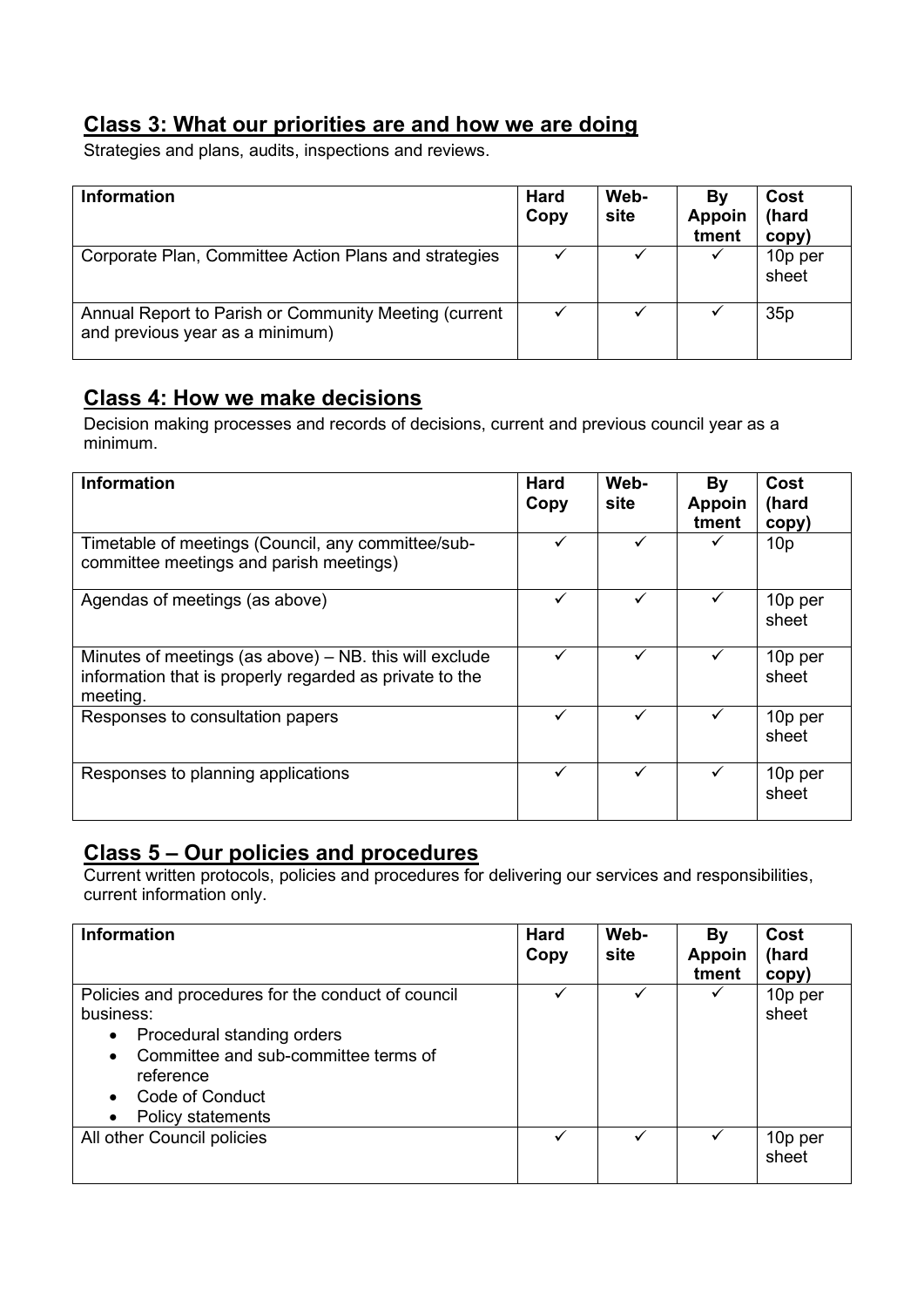# **Class 6: Lists and Registers**

Currently maintained lists and registers only

| <b>Information</b>                      | <b>Hard</b><br>Copy | Web-<br>site | By<br><b>Appoin</b><br>tment | Cost<br>(hard<br>copy) |
|-----------------------------------------|---------------------|--------------|------------------------------|------------------------|
| Any publicly available register or list | ✓                   |              | ✓                            | 10p per<br>sheet       |
| <b>Assets Register</b>                  | ✓                   |              | $\checkmark$                 | 10p per<br>sheet       |
| Register of members' interests          | $\checkmark$        | ✓            | ✓                            | 10p per<br>sheet       |

#### **Class 7: The services we offer**

Information about the services we offer, including leaflets, guidance and newsletters produced for the public and businesses, current information only.

| <b>Information</b>                                                                                     | <b>Hard</b><br>Copy | Web-<br>site | <b>By</b><br><b>Appoin</b><br>tment | <b>Cost</b><br>(hard<br>copy) |
|--------------------------------------------------------------------------------------------------------|---------------------|--------------|-------------------------------------|-------------------------------|
| Allotments                                                                                             | $\checkmark$        | ✓            |                                     | 10p per<br>sheet              |
| Community centres and village halls – some, but not<br>details of individual leases and contracts.     | ✓                   |              | ✓                                   | 10p per<br>sheet              |
| Parks, playing fields and recreational facilities                                                      | $\checkmark$        | ✓            | $\checkmark$                        | 10p per<br>sheet              |
| Seating, litter bins, clocks, memorials and lighting                                                   | $\checkmark$        |              | ✓                                   | 10p per<br>sheet              |
| <b>Bus shelters</b>                                                                                    | $\checkmark$        |              | $\checkmark$                        | 10p per<br>sheet              |
| Agency agreements                                                                                      | $\checkmark$        |              | $\checkmark$                        | No Copy                       |
| A summary of services for which the council is entitled to<br>recover a fee, together with those fees. | $\checkmark$        |              | ✓                                   | 10p per<br>sheet              |

#### **Contact details:**

Town Clerk, Barnstaple Town Council Barum House, The Square, Barnstaple EX32 8LS. Tel. 01271 373311. Email admin@barnstapletowncouncil.gov.uk